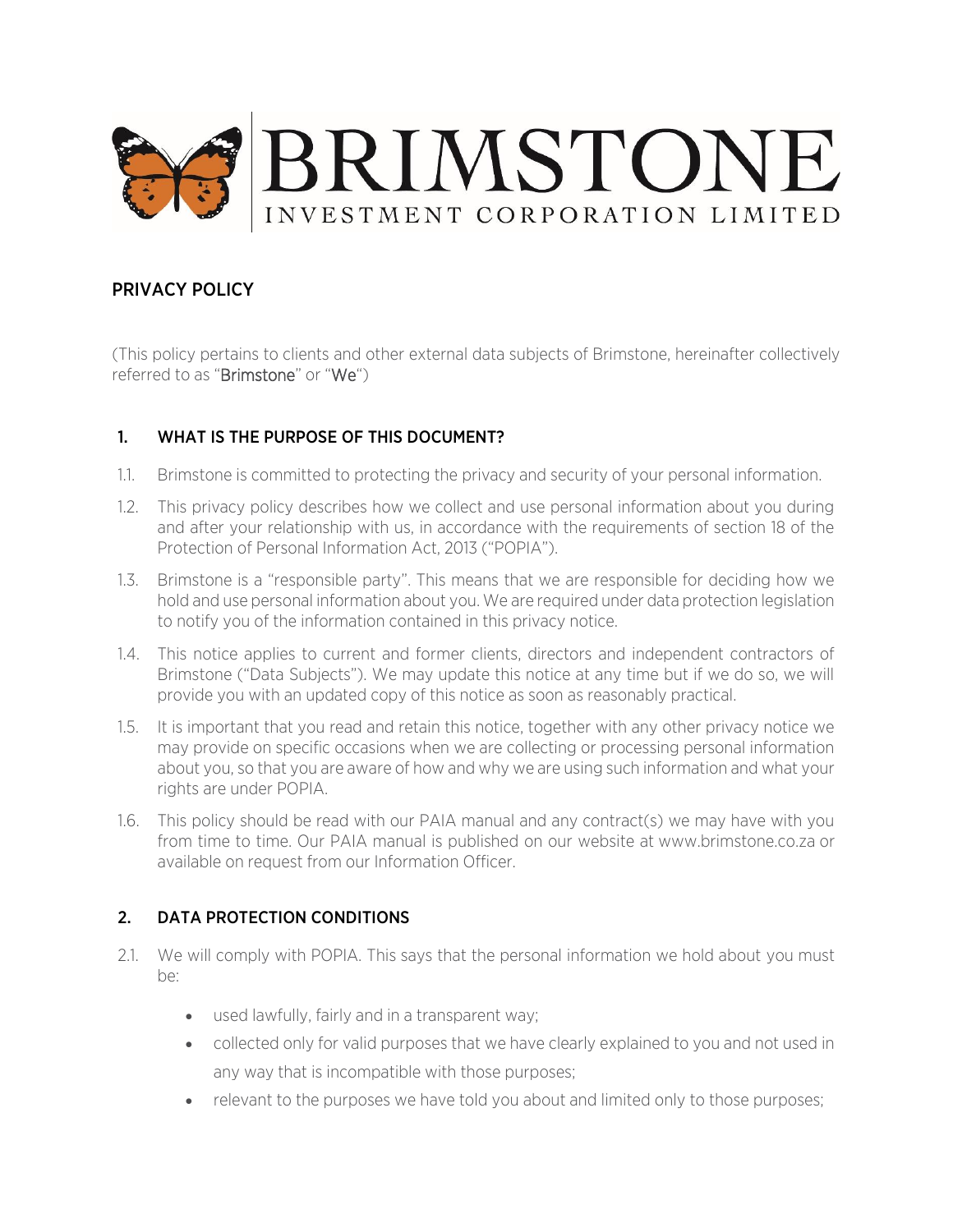- accurate and kept up to date;
- kept only as long as necessary for the purposes we have told you about; and
- kept securely.

### 3. THE KIND OF INFORMATION WE HOLD ABOUT YOU

- 3.1. Personal data, or personal information, means any information about an individual or a juristic person from which that person can be identified. It does not include data where the identity has been removed (anonymous data).
- 3.2. There are certain types of more sensitive or special personal data which require a higher level of protection, such as information about a person's health or sexual orientation. Information about criminal convictions also warrants this higher level of protection.
- 3.3. Depending on how you access and use websites, we may receive:
	- log information;
	- information we infer about you based on your interaction with products and services;
	- device information (for example the type of device you're using, how you access platforms, your browser or operating system and your Internet Protocol ("IP") address); and
	- **•** location information
- 3.4. We may receive additional information about you that is publicly or commercially available and combine that with the information we have collected or received about you in other ways.
- 3.5. For a comprehensive list of personal information we may collect, store, and use about you, please refer to our PAIA manual.

### 4. HOW IS YOUR PERSONAL INFORMATION COLLECTED?

- 4.1. We collect personal information about Data Subjects directly from such data subject. We may sometimes collect additional information from third parties, including former employers, credit reference agencies or bureaus or other background check agencies.
- 4.2. We may also collect personal information from the trustees or managers of pension arrangements.
- 4.3. We may collect information when you use websites by using cookies, web beacons and other technologies.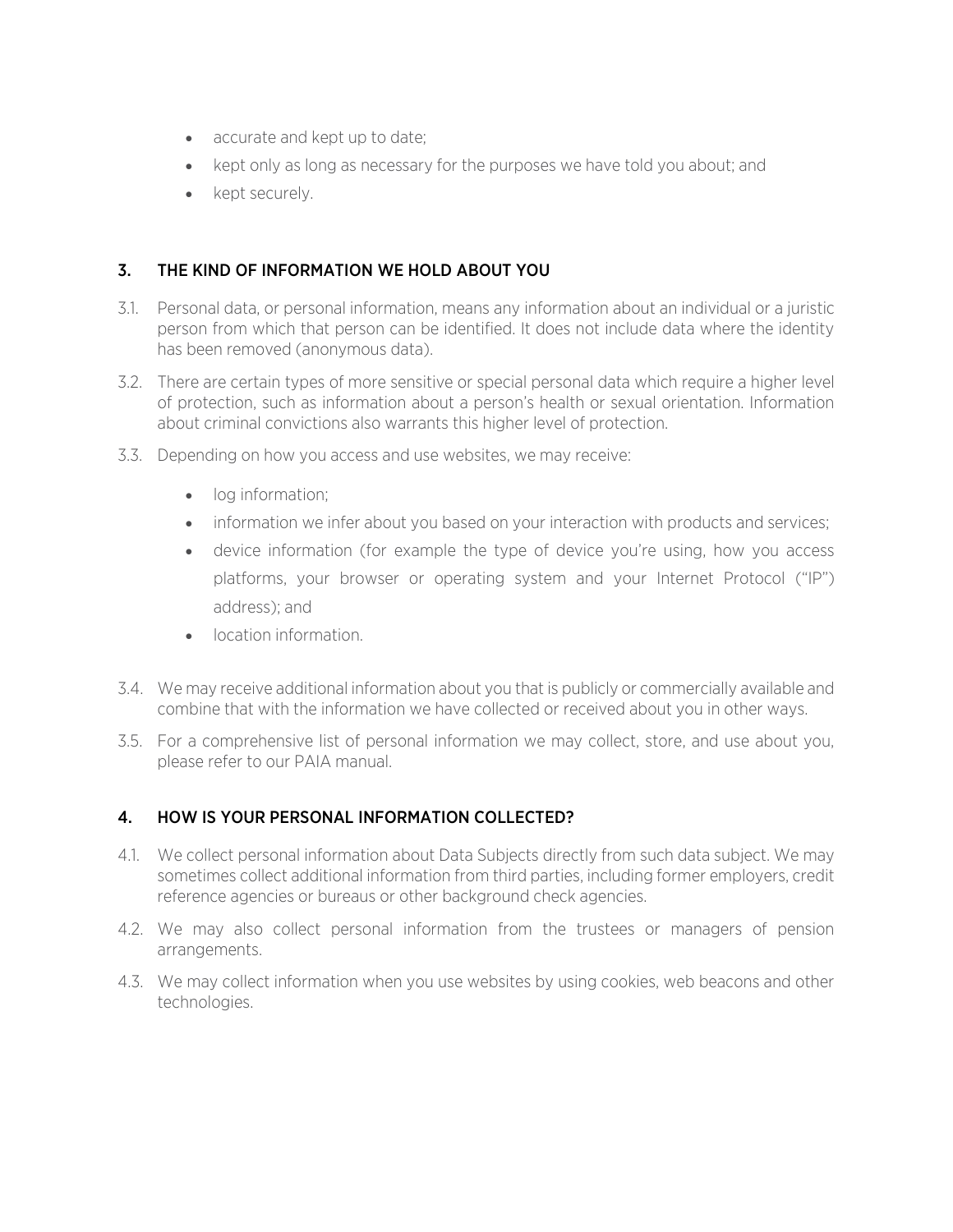## 5. HOW WE WILL USE INFORMATION ABOUT YOU?

- 5.1. We will only use your personal information when the law allows us to. Most commonly, we will use your personal information in the following circumstances:
	- where we need to perform/execute the contract we have entered into with you;
	- where we need to comply with a legal obligation;
	- where it is necessary for legitimate interests pursued by us or a third party and your interests and fundamental rights do not override those interests; and
	- we may also use your personal information in the following situations, which are likely to be :
		- o where we need to protect your legitimate interests (or someone else's interests); and
		- o where it is needed for the proper performance of a public law duty.
- 5.2. Situations in which we will use your personal information

We need all the categories of information in the list above primarily to allow us to perform/execute our contract with you and to enable us to comply with legal obligations. In some cases we may use your personal information to pursue legitimate interests, provided your interests and fundamental rights do not override those interests. Examples of specific situations in which we will process your personal information are listed below:

- to provide you with a service which you have requested from Brimstone;
- communication with data subjects:
- to improve our services;
- conducting research and compiling research reports;
- provision of support services to data subjects;
- preparing aggregated and anonymised reports;
- to manage accounts, receive services and process payments;
- to assess the suitability of job applicants for employment;
- meeting legal obligations in respect of employment equity and to comply with other applicable laws;
- administering the contract we have entered into with you;
- business management and planning, including accounting and auditing;
- dealing with legal disputes involving you, or other data subjects, directors and independent contractors;
- to prevent fraud: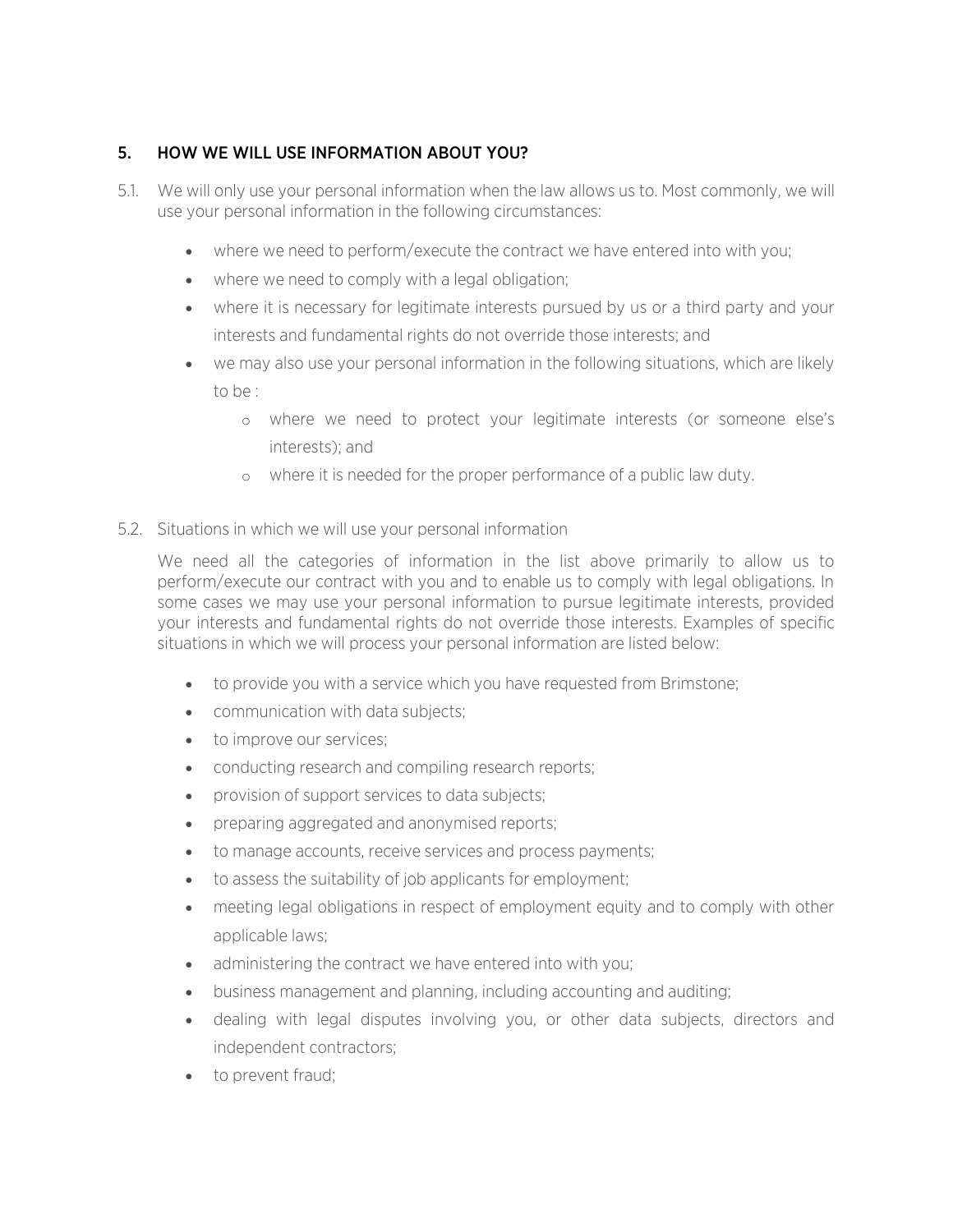- to monitor your use of our information and communication systems to ensure compliance with our IT policies;
- to ensure network and information security, including preventing unauthorised access to our computer and electronic communications systems and preventing malicious software distribution;
- to conduct data analytics studies to review and better understand customer retention and attrition rates;
- employment equity monitoring (directors and independent contractors).

Some of the above grounds for processing will overlap and there may be several grounds which justify our use of your personal information.

5.3 If you fail to provide personal information

If you fail to provide certain information when requested, we may not be able to perform the contract we have entered into with you (such as paying you or providing a benefit), or we may be prevented from complying with our legal obligations (such as to ensure we comply with FICA requirements).

5.4 Change of purpose

We will only use your personal information for the purposes for which we collected it, unless we reasonably consider that we need to use it for another reason and that reason is compatible with the original purpose. If we need to use your personal information for an unrelated purpose, we will notify you and we will explain the legal basis which allows us to do so.

5.5 Please note that we may process your personal information without your knowledge or consent, in compliance with the above rules, where this is required or permitted by law.

## 6. HOW WE USE PARTICULARLY SENSITIVE PERSONAL INFORMATION?

- 6.1 "Special categories" of particularly sensitive personal information, such as information about your health, racial or ethnic origin, sexual orientation or trade union membership, require higher levels of protection. We need to have further justification for collecting, storing and using this type of personal information. We may process special categories of personal information in the following circumstances::
	- in limited circumstances, with your explicit written consent;
	- where we need to carry out our legal obligations or exercise rights in connection with the services we provide to you; and
	- where it is needed for the establishment, exercise, or defense of a right or obligation under law.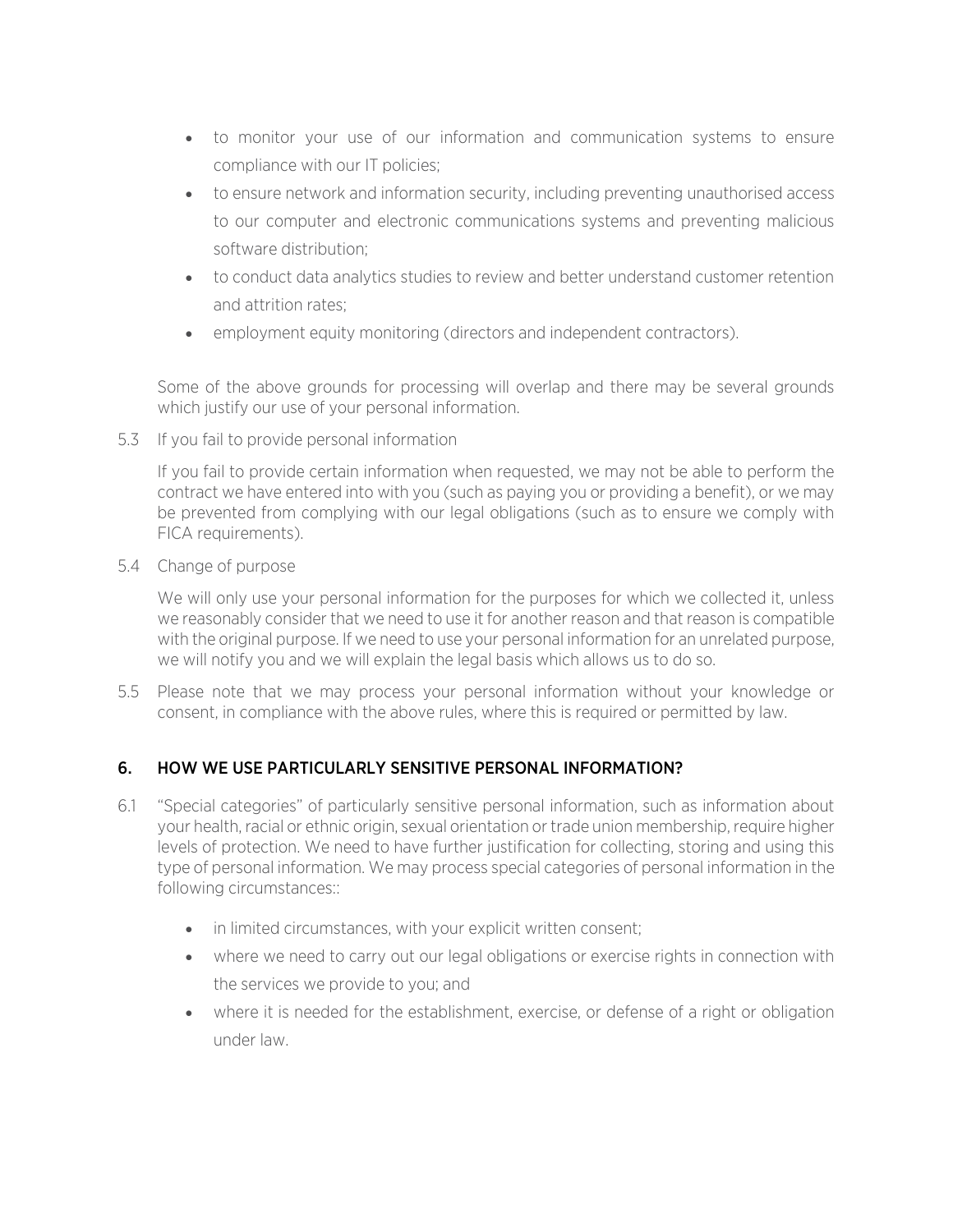- 6.2 Less commonly, we may process this type of information where you have already made the information public.
- 6.3 Situations in which we will use your special personal information

In general, we will not process particularly sensitive personal information about you unless it is necessary for performing or exercising obligations or rights in connection with law or our contract with you.

6.4 Do we need your consent?

We do not need your consent if we use special categories of your personal information in accordance with our written policy to carry out our legal obligations or exercise specific rights in terms of law. In limited circumstances, we may approach you for your written consent to allow us to process certain particularly sensitive personal information. If we do so, we will provide you with full details of the information that we would like and the reason we need it, so that you can carefully consider whether you wish to consent. You should be aware that it is not a condition of your contract with us that you agree to any request for consent from us.

6.5 Information about criminal convictions

We may only use information relating to criminal convictions where the law allows us to do so. This will usually be where such processing is necessary to carry out our obligations and provided we do so in line with our internal privacy policy.

6.6 We will only collect information about criminal convictions if it is appropriate given the nature of the role and where we are legally able to do so.

#### 7. AUTOMATED DECISION-MAKING

- 7.1 Automated decision-making takes place when an electronic system uses personal information to make a decision without human intervention. We are allowed to use automated decisionmaking in the following circumstances:
	- where we have notified you of the decision and given you 21 days to request a reconsideration;
	- where it is necessary to perform the contract with you and appropriate measures are in place to safeguard your rights;
	- in limited circumstances, with your explicit written consent and where appropriate measures are in place to safeguard your rights; and
	- if we make an automated decision on the basis of any particularly sensitive personal information, we must have either your explicit written consent or it must be justified in the public interest, and we must also put in place appropriate measures to safeguard your rights.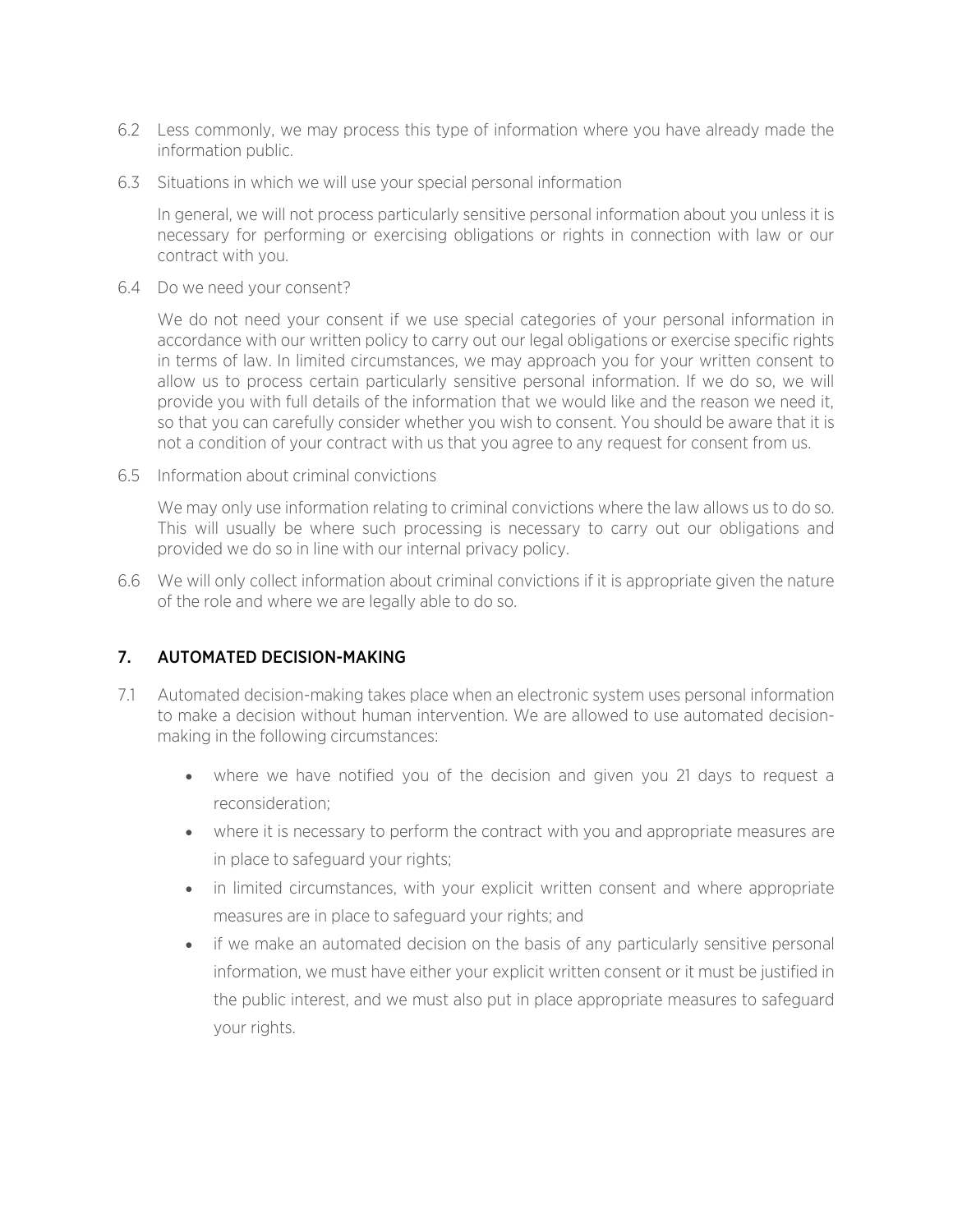- 7.2 You will not be subject to decisions that will have a significant impact on you based solely on automated decision-making, unless we have a lawful basis for doing so and we have notified you.
- 7.3 We do not envisage that any decisions will be taken about you using automated means, however we will notify you in writing if this position changes.

### 8. DATA SHARING

- 8.1 We may have to share your data with third parties, including third-party service providers and other entities in the group. If we do, you can expect a similar degree of protection in respect of your personal information.
- 8.2 We require third parties to respect the security of your data and to treat it in accordance with the law.
- 8.3 Why might you share my personal information with third parties?

We will share your personal information with third parties where required by law, where it is necessary to administer the working relationship with you or where we have another legitimate interest in doing so.

8.4 Which third-party service providers process my personal information?

"Third parties" includes third-party service providers (including contractors and designated agents) and other entities within our group.

Depending on the nature of the personal information, Brimstone may supply information or records to the following categories of recipients:

companies in the Brimstone Group;

business partners;

statutory oversight bodies, regulators or judicial commissions of enquiry making a request for data;

any court, administrative or judicial forum, arbitration making a request for data or discovery in terms of the applicable rules (i.e. South African Revenue Services, or another similar authority) and anyone making a successful application for access in terms of PAIA; and any person who conducts business with Brimstone, in the ordinary course of business; companies that provide services to Brimstone or act on its behalf may have access to information about data subjects; and

third parties where the data subject provides consent.

8.5 How secure is my information with third-party service providers and other entities in our group?

We will share your personal information with other entities in our group as part of our regular reporting activities on company performance, in the context of a business reorganisation or group restructuring exercise, for system maintenance support and hosting of data.

8.6 Transferring information outside South Africa

We might transfer your personal information to places outside of South Africa and store it there, where our suppliers might process it. If that happens, your personal information will only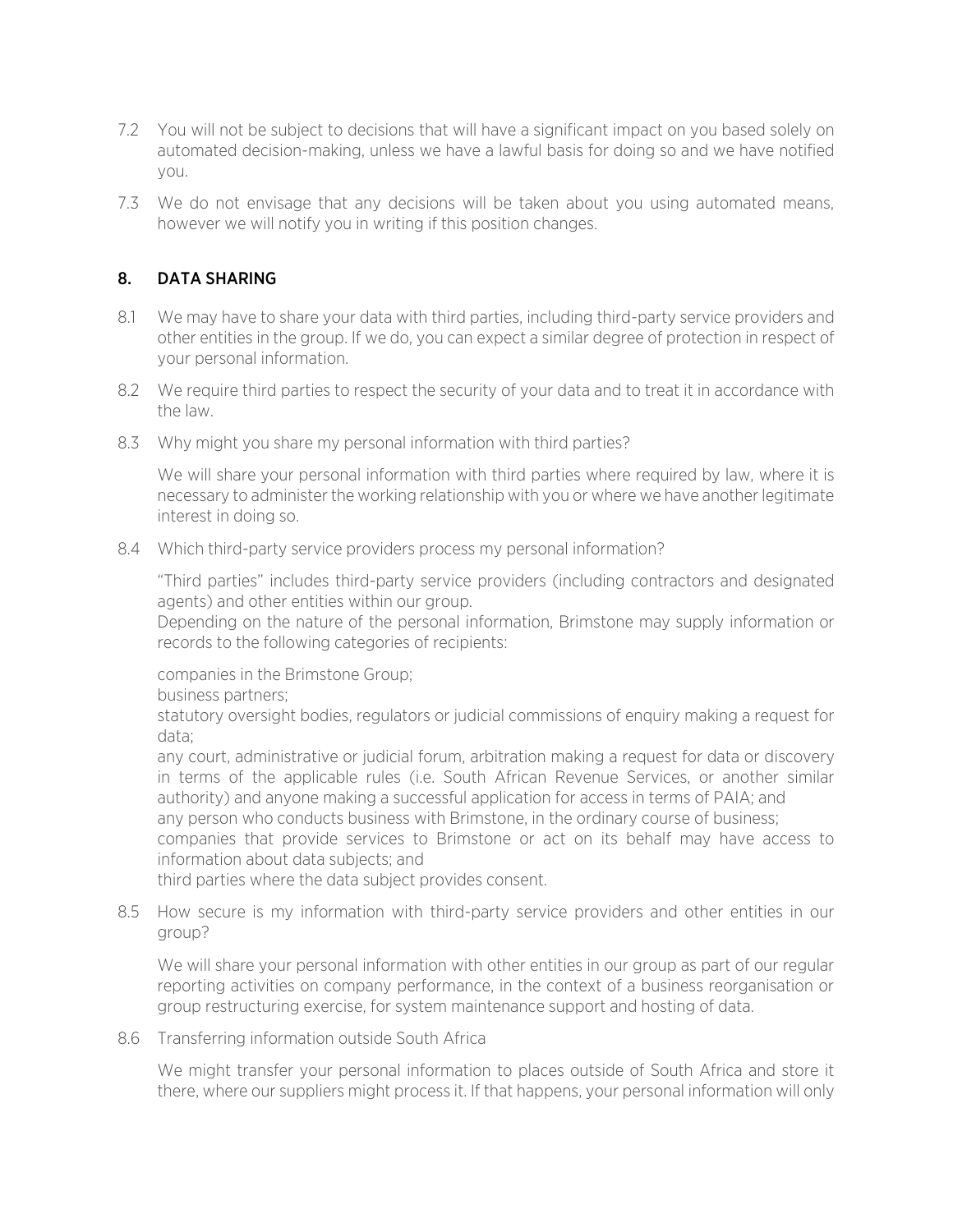be transferred to and stored in a country that has equivalent, or better, data protection legislation than South Africa or with a service provider which is subject to an agreement requiring it to comply with data protection requirements equivalent or better than those applicable in South Africa.

### 9. DATA SECURITY

- 9.1 We have put in place measures to protect the security of your information.
- 9.2 Third parties will only process your personal information on our instructions and where they have agreed to treat the information confidentially and to keep it secure.
- 9.3 We have put in place appropriate security measures to prevent your personal information from being accidentally lost, used or accessed in an unauthorised way, altered or disclosed. In addition, we limit access to your personal information to those Data Subjects, agents, contractors and other third parties who have a business need to know. They will only process your personal information on our instructions and they are subject to a duty of confidentiality.
- 9.4 We have put in place procedures to deal with any suspected data security breach and will notify you and any applicable regulator of a suspected breach where we are legally required to do so.

#### 10. DATA RETENTION

- 10.1 We will only retain your personal information for as long as necessary to fulfil the purposes we collected it for, including for the purposes of satisfying any legal, accounting, or reporting requirements. Details of retention periods for different aspects of your personal information are available in our retention schedule which is available from our Information Officer. To determine the appropriate retention period for personal data, we consider the amount, nature, and sensitivity of the personal data, the potential risk of harm from unauthorised use or disclosure of your personal data, the purposes for which we process your personal data and whether we can achieve those purposes through other means, and the applicable legal requirements.
- 10.2 In some circumstances we may anonymise your personal information so that it can no longer be associated with you, in which case we may use such information without further notice to you. Once you are no longer a client, director or independent contractor of the company we will retain and securely destroy your personal information in accordance with our data retention schedule and/or applicable laws and regulations.

### 11. RIGHTS OF ACCESS, CORRECTION, ERASURE, AND RESTRICTION

- 11.1 Your duty to inform us of changes: it is important that the personal information we hold about you is accurate and current. Please keep us informed if your personal information changes during your working relationship with us.
- 11.2 Your rights in connection with personal information: under certain circumstances, by law you have the right to: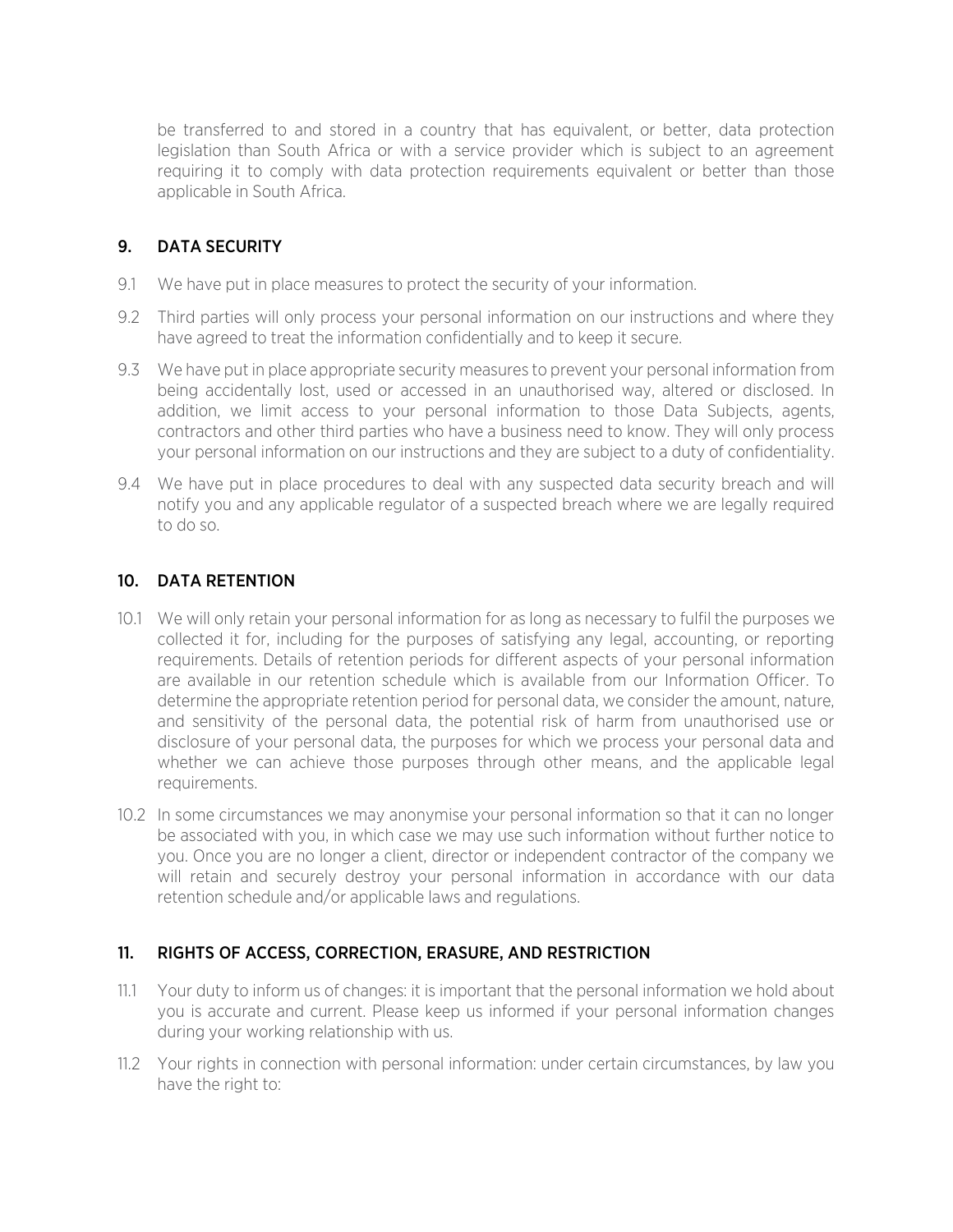- request access to your personal information as set out in our PAIA manual (commonly known as a "data subject access request"). This enables you to receive a copy of the personal information we hold about you and to check that we are lawfully processing it;
- request correction of the personal information that we hold about you. This enables you to have any incomplete or inaccurate information we hold about you corrected;
- request erasure of your personal information. This enables you to ask us to delete or remove personal information where there is no good reason for us continuing to process it. You also have the right to ask us to delete or remove your personal information where you have exercised your right to object to processing (see below);
- object to processing of your personal information where we are relying on a legitimate interest (or those of a third party) and there is something about your particular situation which makes you want to object to processing on this ground. You also have the right to object where we are processing your personal information for direct marketing purposes;
- request the restriction of processing of your personal information. This enables you to ask us to suspend the processing of personal information about you, for example if you want us to establish its accuracy or the reason for processing it; and
- request the transfer of your personal information to another party.
- 11.3 If you want to review, verify, correct or request erasure of your personal information, object to the processing of your personal data, or request that we transfer a copy of your personal information to another party, please contact our Information Officer in writing or consult our PAIA manual available on our website.
- 11.4 No fee usually required: you will not have to pay a fee to access your personal information (or to exercise any of the other rights). However, we may charge a reasonable fee if your request for access is clearly unfounded or excessive. Alternatively, we may refuse to comply with the request in such circumstances.
- 11.5 What we may need from you: We may need to request specific information from you to help us confirm your identity and ensure your right to access the information (or to exercise any of your other rights). This is another appropriate security measure to ensure that personal information is not disclosed to any person who has no right to receive it.
- 11.6 Right to withdraw consent

In the limited circumstances where you may have provided your consent to the collection, processing and transfer of your personal information for a specific purpose, you have the right to withdraw your consent for that specific processing at any time. To withdraw your consent, please contact our Information Officer. Once we have received notification that you have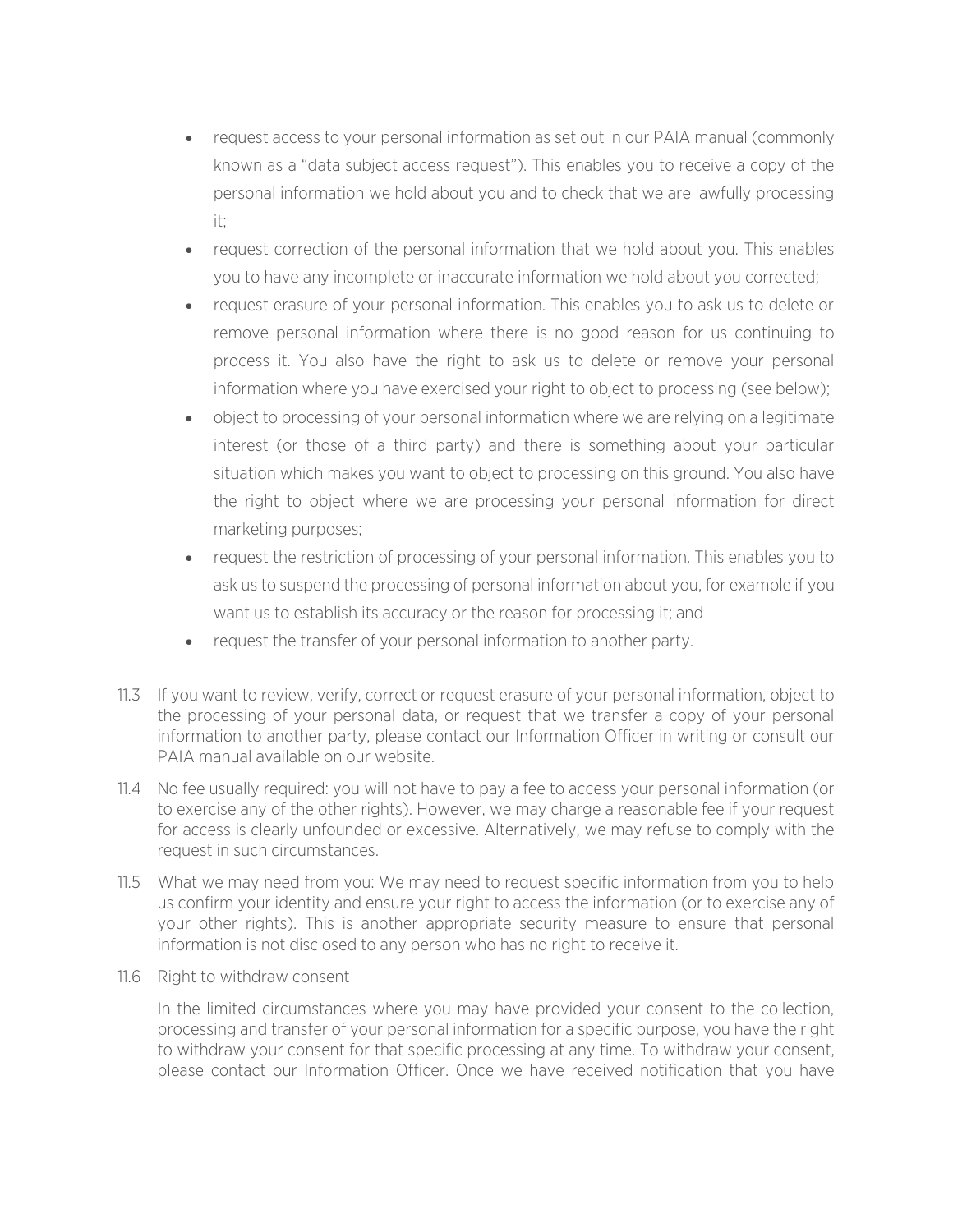withdrawn your consent, we will no longer process your information for the purpose or purposes you originally agreed to, unless we have another legitimate basis for doing so in law.

## 12. COOKIES

12.1 What are cookies and why do we use them?

We might use cookies and other techniques such as web beacons when you visit our website. "Cookies" are small text files used to recognise repeat users, facilitate on-going access to and use of our website and allow us to track usage behaviour and compile aggregate data that will allow us to improve the functionality of our website and content. "Web beacons" are small, clear picture files used to follow movements on a website.

The type of information collected by the cookies we use is not used to personally identify you.

12.2 What kind of cookies do we use?

We use the following categories of cookies:

#### *Category 1: necessary cookies*

Necessary cookies enable you to use our websites and all its features, such as enabling access to secure areas of the website. Without these cookies you may not be able to use all the features of our websites.

#### *Category 2: performance cookies*

Performance cookies collect information about how you use our websites so we can improve them for you in future. For example, they collect information on which pages you visit most often and any error messages you may get. The information collected by these cookies is anonymous. They do not collect any information that can identify you personally.

#### 12.3 How we manage cookies

We don't store cookie information. As soon as you log out of your browser session, these cookies are deleted.

#### 12.4 Your rights

The Brimstone website uses necessary, performance and functionality cookies only. We don't store cookie information. As soon as you log out of your browser session, these cookies are deleted.

We only store personal data in e-mail format when you contact us via the website. We want to make sure that any data we hold about you is up to date. So, if you made contact with us via the website and think your personal information is inaccurate, you can ask us to correct or remove it.

#### 12.5 Links to other websites

Our website may contain links to and from websites, mobile applications or services of third parties, advertisers or affiliates. Please note that we are not responsible for the privacy practices of such other parties and advise you to read the privacy statements of each website you visit which collects personal information.